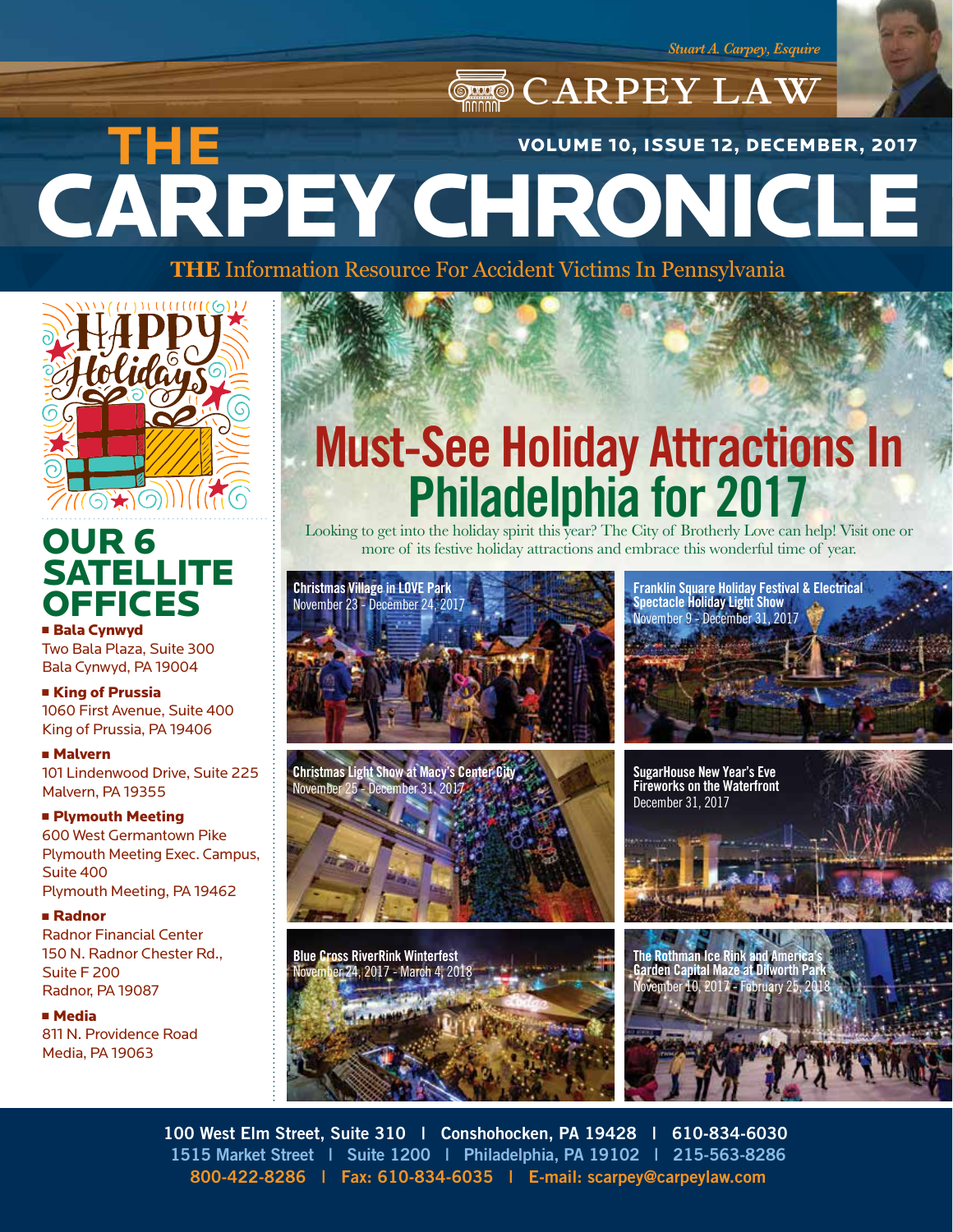### *Like Free Stuff?*

# **Our Best Clients Are Referrals From You!**

### **Because You Know Us & Trust Us.**

*If you need our help, or know someone who does, please consider using our books. Just check the box of the books you need and get this card back to us!*

Or, simply go to **www.carpeylaw.com** and click on the **'FREE BOOKS'** section to download your free books or to have them mailed to you! If you want, you can even scan or take a photo of this card (filled out) and email it to Tiffany at tleitz@carpeylaw.com or fax the filled out card to 610-834-6035.

#### *Keep in mind, you can ALWAYS call us with your referral at any time! 610-834-6030*

#### PLEASE CHECK THE BOOKS YOU WOULD LIKE





*Settling Your Car Accident Case With The Insurance Company*



*The 10 Biggest Mistakes That Can Wreck Your Pennsylvania Accident Case*



*The Good The Bad And The Law The Guide To Motorcycle Accidents*

*In Pennsylvania*



*The Good The Bad And The Ugly About Lawyer Advertising*



*Purchasing Auto Insurance In Pennsylvania*



*Everything Injury Victims & Their Families Need To Know*

 $\lambda$ 

**NAME** 

PHONE EMAIL

### THE CARPEY CHRONICLE

# **How Is A Concussion Treated?**

I recently sustained a concussion in a sports related injury. I had an immediate headache, followed by some 'head cloudiness' that lasted for about 24 hours as well as nausea. Thankfully, my symptoms went away within about 48 hours. Here are some of the symptoms to look for, and some of the treatment methods. I've had several clients who have suffered long term effects of concussion who have benefited from treatment.



Signs and symptoms of a concussion may include:

- *Headache or a feeling of pressure in the head.*
- *Temporary loss of consciousness.*
- *Confusion or feeling as if in a fog.*
- *Amnesia surrounding the traumatic event.*
- *Dizziness or "seeing stars*"
- *Ringing in the ears.*
- *Nausea.*

 $\lambda$ 

■ *Vomiting* 

Some people may not experience and/or report symptoms until hours or days after the injury. In general, most people with a concussion will recover quickly and fully. But, for some people, signs and symptoms of a concussion can last for days, weeks or longer.

- *Cognitive (thinking) rest is essential in the early phase of treatment. This is critical for the young athlete. They should rest in a dark room and avoid using the brain. That means no TV, no texting, no video games, no reading, etc. This decreased activity helps the brain to heal.*
- *See a physician who specializes in the treatment of concussions.*
- *The physician will direct treatment and return to activity is based on the symptoms being absent during rest and exertion.*
- *Physical Therapy can be beneficial in assisting in the gradual increase and progression of activities which is based on the absence of symptoms with activity.*
- *Physical Therapy will also help improve dizziness and balance issues following concussion. A qualified vestibular physical therapist can provide specific exercises and training to improve these symptoms.*

Stuart Carpey

### **REMINDER ABOUT OUR FIRM'S COMMUNICATION POLICY**

**About us:** We perform very high quality legal work. We are highly competent and we have a highly competent support staff, but we are not perfect. We can make mistakes. We will correct a mistake if we find it or if you point it out.

It is our policy to return phone calls in the order they are received and based on the priority of the situation. If you leave a message, your call will be returned usually within 24 hours. Some clients feel that calling multiple times in a day will get their call answered faster, but that is not the case. Email is the quickest way to get a response from anyone in the office.

We work by appointment only. Without an appointment, it is unlikely Mr. Carpey would be able to meet with you.

Please utilize our support staff to answer your questions and to give you status reports. Our legal assistants and paralegals are very experienced and will often be able to respond to your requests.

**ADDRESS**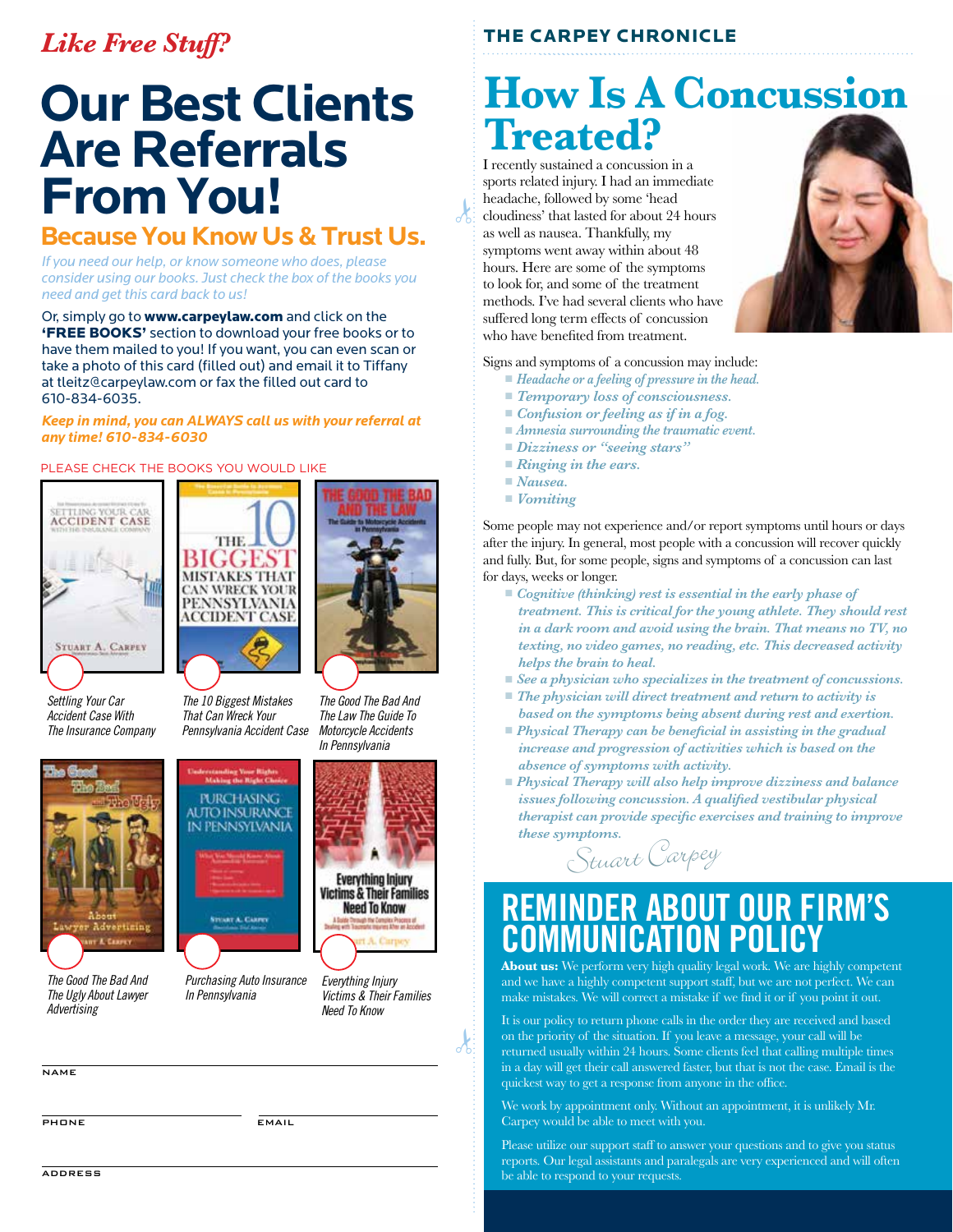### DECEMBER 2017

# *I Didn't Know You Did That! Yup, We Handle All Of These Kinds of Cases*

It may have been a while since you thought about what exactly we do, or you haven't checked our website for anything but your kind of case. We thought you might appreciate getting an update on what we do.

So, here is your insider's guide to what kind of cases we handle here at Carpey Law:

- *Car accidents*
- <sup>n</sup>**Bus accidents**
- $\blacksquare$  **18-wheeler accidents**
- <sup>n</sup>**Work injuries**
- **n Neck and back injuries**
- **n** Brain injuries
- $\blacksquare$  Wrongful death
- $\blacksquare$  **Dangerous products and goods**
- **n** Pedestrian accidents
- $\blacksquare$  Motorcycle accidents
- $\blacksquare$  **Bicycle accidents**
- **n** *Medical malpractice*
- **Fall Down Accidents**

To read more in-depth about each of these practice areas, go to: **www.carpeylaw.com/ practice-areas/**

# **Salty Oatmeal Chocolate Chunk Cookies** LAURA CARPEY'S RECIPE OF THE MONTH

*Here is a great cookie recipe. I made it a couple of weeks ago, and I think it is going to become my personal "signature cookie". They are crunchy and chewy, sweet and salty. In my opinion, those are the REAL four major food groups!! And there's oatmeal and dried fruit in it, so we can pretend that they are healthy!*

Laura Carpey

#### *Makes 28-32 Cookies*  **INGREDIENTS:**

- $= 1/2$  lb. (2 sticks) unsalted butter, at room temperature
- $\Box$  3/4 C light brown sugar, lightly packed
- $\Box$  3/4 C granulated sugar
- $\Box$  2 tsp pure vanilla extract
- $\Box$  2 large eggs
- $\blacksquare$  1 3/4 C all-purpose flour
- $\blacksquare$  1 tsp baking soda
- $\blacksquare$  1 tsp kosher salt
- <sup>n</sup> 1 1/4 C old-fashioned oats, such as Quaker
- $\blacksquare$  1 bag semi-sweet chocolate chunks
- $= 3/4$  C dried cherries

sea salt

#### **INSTRUCTIONS:**

Preheat the oven to 375º. Line 3 sheet pans with parchment paper.

In an electric mixer fitted with a paddle attachment, beat the butter, brown sugar, and granulated sugar on medium-high speed for 3 minutes, until light and fluffy. Scrape down the bowl with a rubber spatula. On low speed, add



the vanilla, then the eggs, one at a time. Scrape down the bowl again.

Meanwhile, sift the flour, baking soda, and salt into a medium bowl. Mix in the oats. With the mixer on low, slowly add the flour mixture to the butter-sugar mixture. Don't overbeat it! With a rubber spatula, stir in the chocolate and dried cherries until the dough is well mixed. With a 1 3/4" ice cream scoop (or two spoons), scoop round balls of dough onto the prepared sheet pans.

Sprinkle lightly with sea salt. Bake for 10-12 minutes, until nicely browned. Serve warm or at room temperature.

*NOTE: If you prefer cookies thin and crisp, bake them straight from the mixing bowl. If you prefer them chewy in the middle and crisp outside, chill the balls of dough. MAKE IT AHEAD: Scoop balls of dough, place in sealed containers, and refrigerate for up to a week or freeze for up to 3 months. Defrost and bake before serving. Baked cookies can be stored in plastic bags and preheated for 5 minutes at 350º.*

**Stuart Carpey Invited To Participate In The Leeds School of Business Mentorship Program At University of Colorado Boulder**



Recently, Stuart was asked to be a mentor to a Junior at the Leeds School of Business in Boulder, Colorado. Leeds was very interested in matching an east coast business owner to one of its students in the business school.

Stuart was matched with a Junior at Leeds who majors in finance and accounting. The objective of the program is to provide the students with access to professional business owners as well as men and women who have been in the business world for most of their careers and who are willing to share their experience. The program allows the student the chance to ask the questions that aren't necessarily part of the curriculum at school as well as get real world advice and feedback.

## **Can't Get To Us? No Problem! We'll Come To You.**

**If you were injured in an accident and do not live close by to one of our offices, don't worry! We can always come to you. Just give us a call at (610)834-6030 and we'll send someone out to your home immediately.**